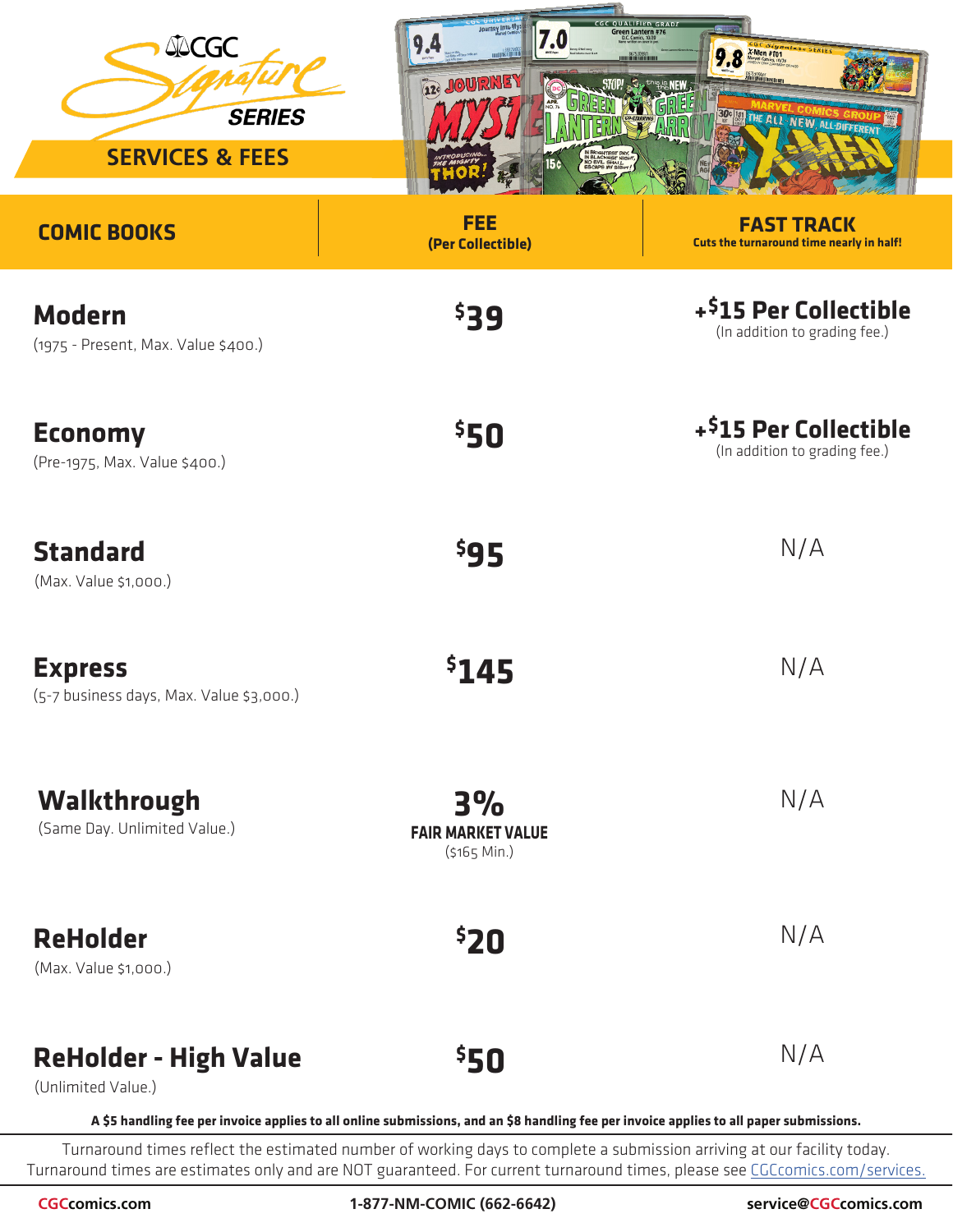

# **SERVICES & FEES**

| <b>MAGAZINES</b>                                     | <b>FEE</b><br>(Per Collectible)                |
|------------------------------------------------------|------------------------------------------------|
| <b>Modern</b><br>(1975 - Present, Max. Value \$400.) | 547                                            |
| <b>Economy</b><br>(Pre-1975, Max. Value \$400.)      | 557                                            |
| <b>Standard</b><br>(Max. Value \$1,000.)             | \$100                                          |
| Walkthrough<br>(Same Day. Unlimited Value.)          | 3%<br><b>FAIR MARKET VALUE</b><br>(\$165 Min.) |
| <b>ReHolder</b><br>(Max. Value \$1,000.)             | \$20                                           |
| <b>ReHolder - High Value</b>                         | 550                                            |

(Unlimited Value.)

**A \$5 handling fee per invoice applies to all online submissions, and an \$8 handling fee per invoice applies to all paper submissions.**

Turnaround times reflect the estimated number of working days to complete a submission arriving at our facility today. Turnaround times are estimates only and are NOT guaranteed. For current turnaround times, please see CGCcomics.com/services.

**CGCcomics.com 1-877-NM-COMIC (662-6642) service@CGCcomics.com**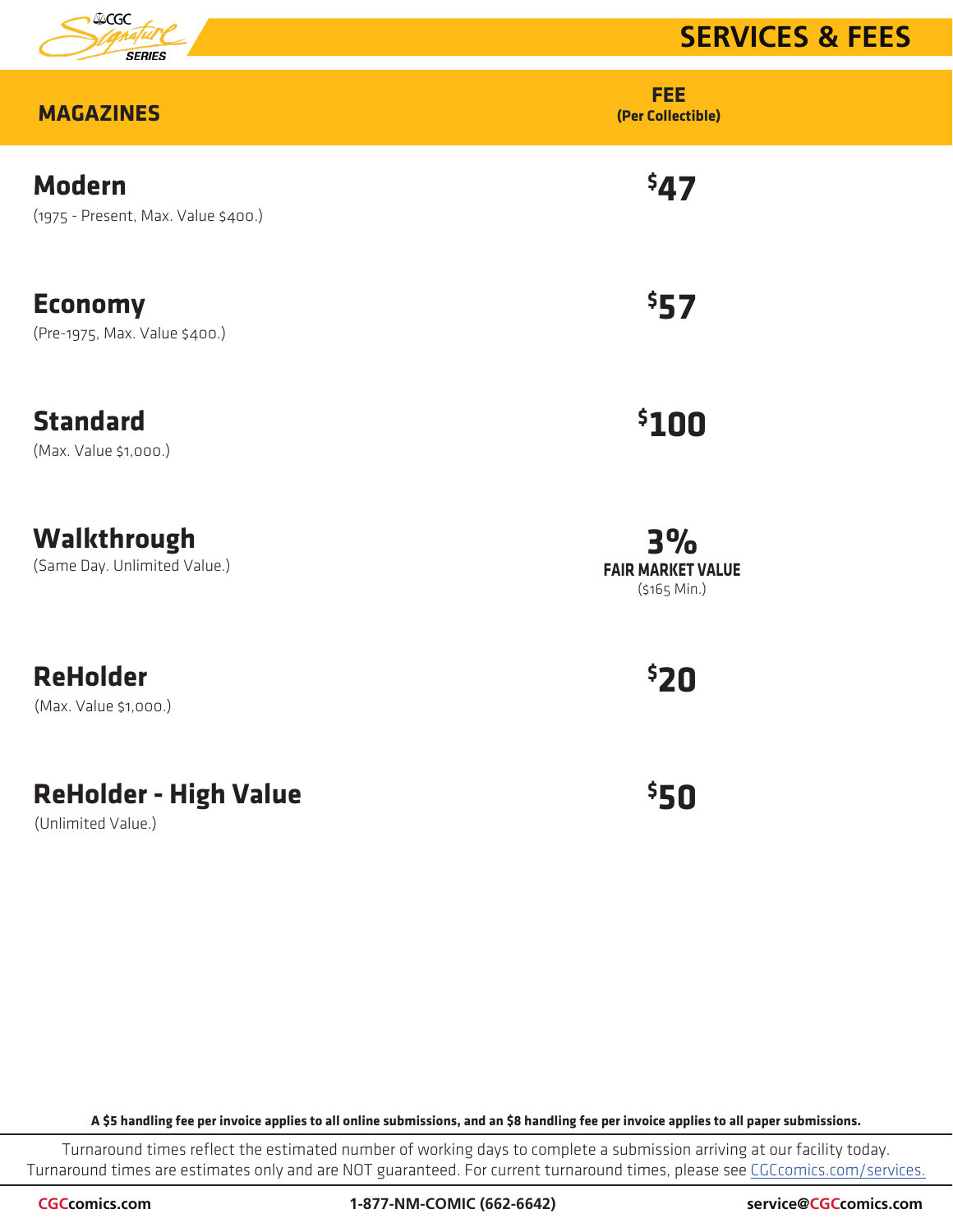

# **SERVICES & FEES**

| <b>CONCERT POSTERS</b>                                     | <b>FEE</b><br>(Per Collectible)                 |
|------------------------------------------------------------|-------------------------------------------------|
| <b>Economy</b><br>(Max. Value \$400.)                      | \$57                                            |
| <b>Standard</b><br>(Max. Value \$1,000.)                   | \$100                                           |
| <b>Express</b><br>(5-7 business days, Max. Value \$3,000.) | \$145                                           |
| Walkthrough<br>(Same Day. Unlimited Value.)                | 3%<br><b>FAIR MARKET VALUE</b><br>$(5165$ Min.) |
| <b>ReHolder</b><br>(Max. Value \$1,000.)                   | <b>520</b>                                      |
| <b>ReHolder - High Value</b><br>(Unlimited Value.)         | <b>550</b>                                      |
| <b>HANDBILLS &amp; POSTCARDS</b>                           | <b>FEE</b><br>(Per Collectible)                 |
|                                                            |                                                 |

**Handbills & Postcards** (Unlimited Value.)

**A \$5 handling fee per invoice applies to all online submissions, and an \$8 handling fee per invoice applies to all paper submissions.**

**\$ 50**

Turnaround times reflect the estimated number of working days to complete a submission arriving at our facility today. Turnaround times are estimates only and are NOT guaranteed. For current turnaround times, please see CGCcomics.com/services.

**CGCcomics.com 1-877-NM-COMIC (662-6642) service@CGCcomics.com**